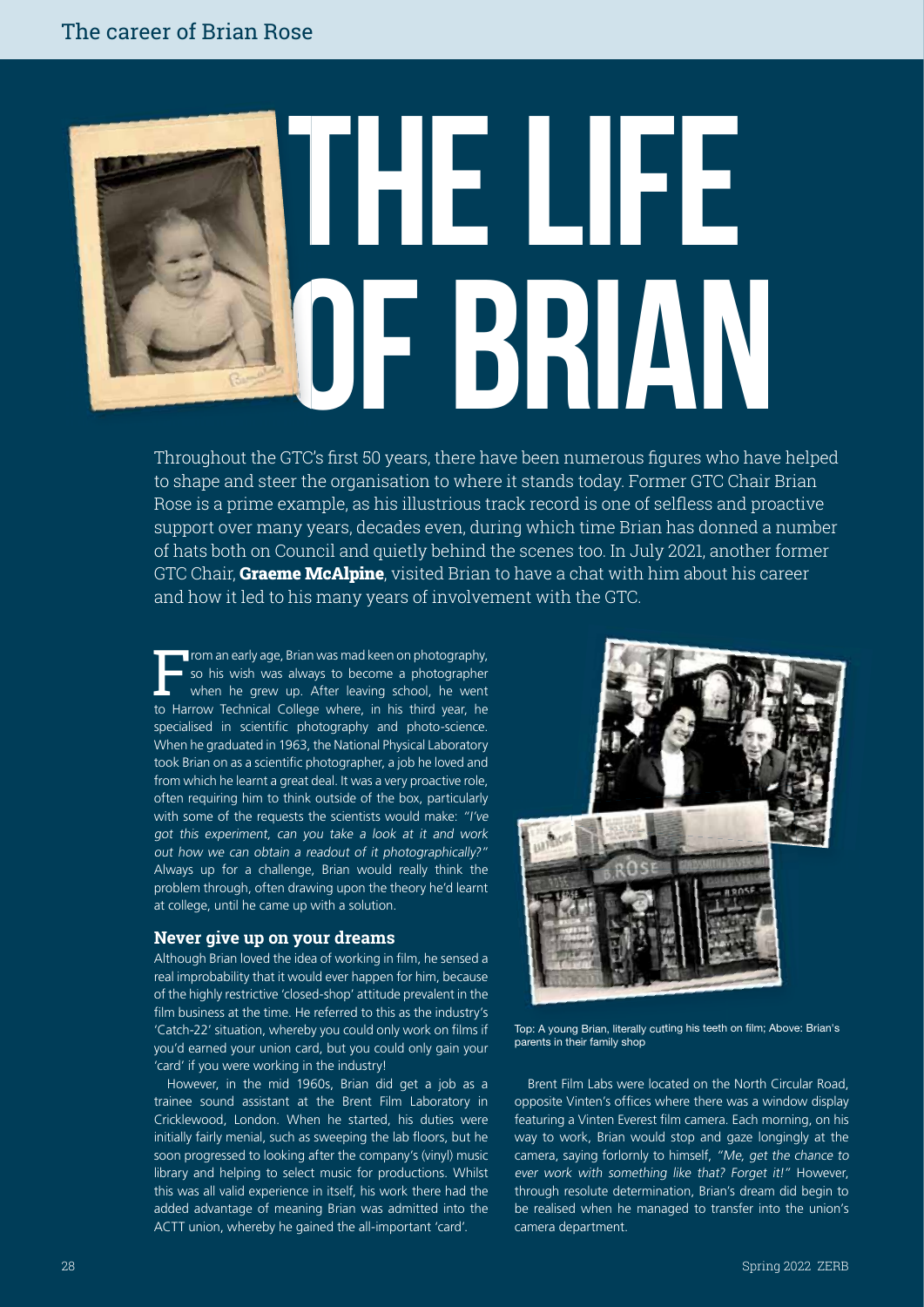

Brian (second from left), B working on Merchant w Ivory's The Europeans, with DoP Larry Pizer behind the camera b

#### **Getting above one's station?**

His next step up came when he started as a clapper loader on industrial documentaries – but this wasn't going to be a smooth path. Brian recalls it was in fact fairly disastrous to begin with, due to the severe lack of training in those days, as well as the industry being inherently nepotistic. As an unknown newcomer, Brian would regularly turn up on a job to be faced with a grilling about his 'pedigree': "Who's your father, then?" Upon revealing his lack of any family connections, he'd then be subjected to further disparaging bluntness: "If you haven't got a close relative in the industry, then what are you doing in the camera department?" A nice twist, with an irony that's never been lost on Brian, was that he would later go on to become the secretary of the union's camera department branch. As he quipped to me: "It was quite a turnaround from me being rejected, to me becoming one of the people rejecting other people!"

#### **Working up the ranks**

Carrying on undeterred, Brian got his big break in 1976, working for British cinematographer, Larry Pizer. He began as Larry's clapper loader, then worked up to focus puller (a role he enjoyed and to which he felt well suited, due to the thorough technical knowledge he'd gained through his college training), before eventually being made up to camera operator and 2nd unit DoP.

Whilst this was a common path for those working their way up through the camera department, Brian admitted to me it wasn't necessarily that straightforward: "Each time you moved up, the next role was actually a totally different job. Despite this often being described as a progression, it wasn't; it was more like a transition – and that could be tough. I found that, apart from having a good knowledge of lenses, nothing I'd learnt as a focus puller was really relevant to being an operator. I hadn't realised that 80% of the operator's role was being a diplomat!"

You see, it was in the days of film, when no one could view pictures live during a take or in playback, as video assist had yet to be invented. As the operator, you were actually  $\epsilon$ 

Each morning on his way to work, Brian would stop and gaze longingly at the camera, saying forlornly to himself, "Me, get the chance to ever work with something like that? Forget it!"

the only person who could tell if the shot was any good or not, and so you were responsible for giving the director a yay or nay on each take. You were also involved in looking after the cast, which a focus puller would never do. The actors would ask the operator about their performance and how they'd done, so you'd reassure them or give them feedback about what you'd seen through the lens. You had to have confidence in yourself, but you couldn't be arrogant; only a director or producer could get way with that!

#### **Making the grade means no way back**

"Back in those days, it was not the done thing to move backwards and forwards between roles. So, if you'd been made up to camera operator, then that was that; there could be no cold feet and going back to focus pulling if operating didn't work out, so it was very hard.

On one occasion, I got a call asking me to work on a very small film, called The Shining, directed by Stanley Kubrick, but I turned it down, because the offer was as clapper loader and I was already working as a focus puller. But that was expected; once you'd moved up, you'd moved up, because it was the director of photography who had promoted you. All the same, I came to realise that my turning that gig down was a very bad career move!"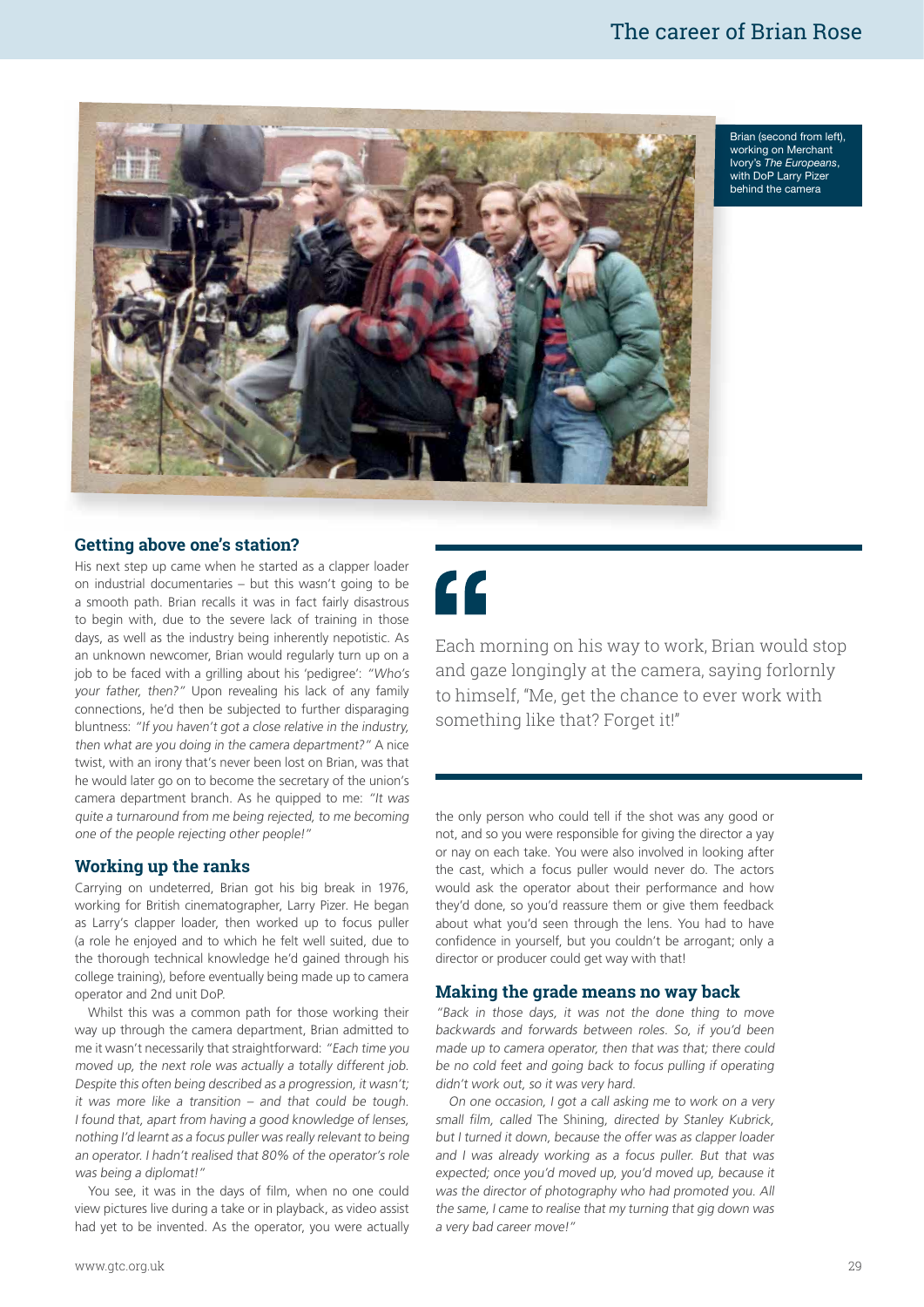

Brian on clapper loader duties on a BBC drama at Ealing Studios

#### **The right stuff**

Since he has enjoyed such a varied career, I wondered what Brian considers the most important qualities for a DoP to be: "There are two: one is the ability to interpret the director's 'vision', and the other is that they have to be a good leader." He also mentioned the need to communicate clearly and decisively as self-confidence is reassuring, but he added: "I think a good DoP is going to be chosen based on his or her own vision that they will bring to their work as well; it's not necessarily just about whether they can work well with the director or not."

So, out of all the DoPs he worked for, who did he rate? "Larry (Pizer) was my favourite DoP. We just knew each other so well; we'd worked with each other so much that we didn't need to talk about anything technical. I'd stand behind him, listening as he talked to the director, so that I could have mounted the correct lens on the camera ready for him without asking. He didn't need to say much, I'd know what he meant; we had that… simpatico."

#### **Invaluable lessons**

Of course, the dynamic between DoP and his/her crew often depends on personalities and temperaments. Brian cited one particular occasion when, as a rookie clapper loader, his naivety could easily have incited the wrath of a DoP who was known for his harsh manner, but instead he received some invaluable tuition on lighting.

"I was on a feature with DoP Paul Beeson. Now, he was known as 'Basher' Beeson, and I don't think it was necessarily because of the lamps he used; he could be a real bully. I was his clapper loader and, one night in the bar, I jokingly said to the sparks that I was going to save up to buy a Spectra light meter and some tracing cloth as I wanted to be a DoP – I was a very inexperienced clapper boy! The next day, Beeson beckoned me: 'Come over here, BOY. Stand next to me, BOY. I understand from my gaffer that you want to be a DoP!' So I answered: 'I want to be a proper one, like you.' (The popular way at the time was very flat lighting; no matter what was being filmed, everything was done with flat lighting – it had no character, it didn't tell a story.) Beeson replied: 'Right, I'm going to teach you.' And he started setting up, and with every light he put in, he'd say sharply: 'No, look through the camera, boy!' Now, this was really something for a clapper loader, as back then, you'd never dare look through the

viewfinder or do anything like that, but the amount of stuff he taught me was amazing! For example, he said, 'Now, look at the leading lady, see that I've lit her a stop hot, do you know why? Because the audience hasn't come to see Paul Beeson, but to see Trish Van Devere. You always light your leading lady so that the viewers' eyes go to her.

It was all these little things he taught me. He was a great, very underrated DoP, and yet, like I say, he could be a real bully. That particular encounter was partly as a show to 'put this boy in his place', and yet he spent all that time teaching me about lighting. At the end of it, Beeson turned to me: 'Well, now you know what it is to actually be a DoP!'"

When I asked Brian about the attitude of superiority that was reputedly rife in the industry back then, he replied: "Was the industry elitist? Yes! But, at that time, the [British] film industry was relying on investment from the Americans, so we needed to be elitist; we needed to be the best crews in the world."

## "

That particular encounter was partly as a show to 'put this boy in his place', and yet he spent all that time teaching me about lighting. At the end of it, Beeson turned to me: 'Well, now you know what it is to actually be a DoP!'

#### **Beware of being pigeonholed**

Brian's advice around not limiting your options remains as valid now as it did then: "There is a huge danger in this industry of being typecast, which is something we have all suffered from." Again he shares a personal experience to illustrate the point. Many years ago, Brian bumped into a colleague in the bar at Shepperton, who told him: "I was going to give you a ring about a job, but you only do aerials now, don't you." The initial compliment aside, the real lesson was delivered in one, seemingly innocuous, four-letter word: 'only', which in this instance, demonstrated to Brian both the risk and cost of being pigeonholed. He had indeed been undertaking aerial work, including shoots for renowned aerial camera specialist Peter Allwork, founder-to-be of GTC sponsor ACS. One particularly memorable job was assisting Peter in shooting the 'plates' for the 1978 Superman feature, using the Astrovision Periscope System from a Learjet above Switzerland. However, although Brian greatly enjoyed shooting aerials, it certainly didn't define him. Yes, he *could* do aerials, but he didn't *only* do them.

#### **The Samuelson brothers**

One of the industry's legends back then was Michael Samuelson. Having forged an outstanding career for himself in camera, lighting and as a DoP, Michael was also President of the Variety Club, as well as being involved with various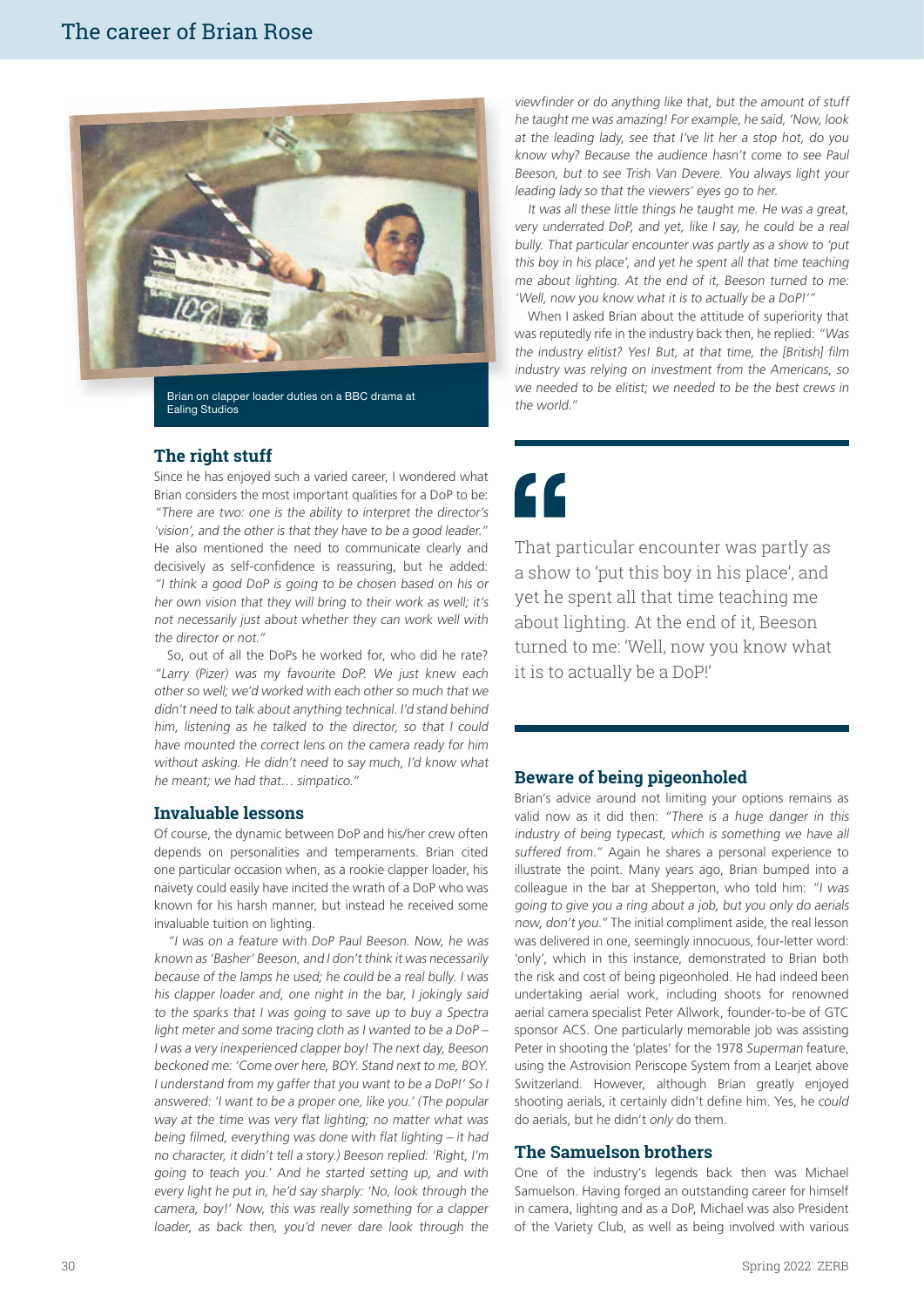### The career of Brian Rose



Another string to his bow: Brian (foreground right) producing a film on location for The Variety Club

other charities alongside his brothers David and Sydney (also big figures in the film industry). Brian told me how, through his involvement with the Guild of British Camera Technicians (GBCT), he would often receive a phone call from Michael's secretary, in which she'd tell him about whichever charity job they had coming up next and needed covering, to which she'd add: *"And you're doing it!"* Brian recalled two particularly noteworthy occasions, the first being when he was informed that he was going to film the Duke of Edinburgh. The second was when he received a brief message that simply stated: *"Mr Michael would like to see you next Tuesday evening at eight o'clock."* At that meeting, Brian discovered he was going to produce a film for the Variety Club, that would feature a major fundraising event. In Brian's own words, *"This was really dropping me in at the deep end, but it was a real highlight of my career."*

Although he never worked for the Samuelsons directly, Brian was honoured to be involved with them on three amazing collaborations. The first was when he supported David Samuelson's work on his front projection and depth of field test systems. The second was through working with Michael Samuelson for the Variety Club. The third came about after a phone call from 'Mr Sydney', in which he asked Brian to take the Samuelson museum collection of vintage cameras to a film festival in Rio de Janeiro – it was a huge honour to represent the Samuelsons internationally.

#### **The most down-to-earth star**

I next asked Brian, out of all the actors he'd worked with, who did he admire most? *"Rod Steiger, not just because of his acting skills, but because he was one of the most marvellous human beings I've ever met,"* he replied, before

sharing an anecdote to illustrate why he thought the famous actor was undeserving of his reputation for being extremely difficult to work with.

Rod was in *Cattle Annie and Little Britches*, one of Brian's first feature films as a focus puller (with DoP Larry Pizer). Shot in Mexico, the schedule was relentless and the harsh, sandy conditions made life particularly difficult for the camera crew, as they struggled to keep the camera maintained and working. Late one evening, Brian had just got back to the hotel after a particularly long, gruelling shoot in the desert. Rod walked up to him and asked: *"Have you eaten…?* 



Brian (middle foreground) as focus puller on location for for The Masks of Death with Peter Cushing and Sir John Mills. It was probably one of the last films to be shot on the venerable Mitchell BNCR camera